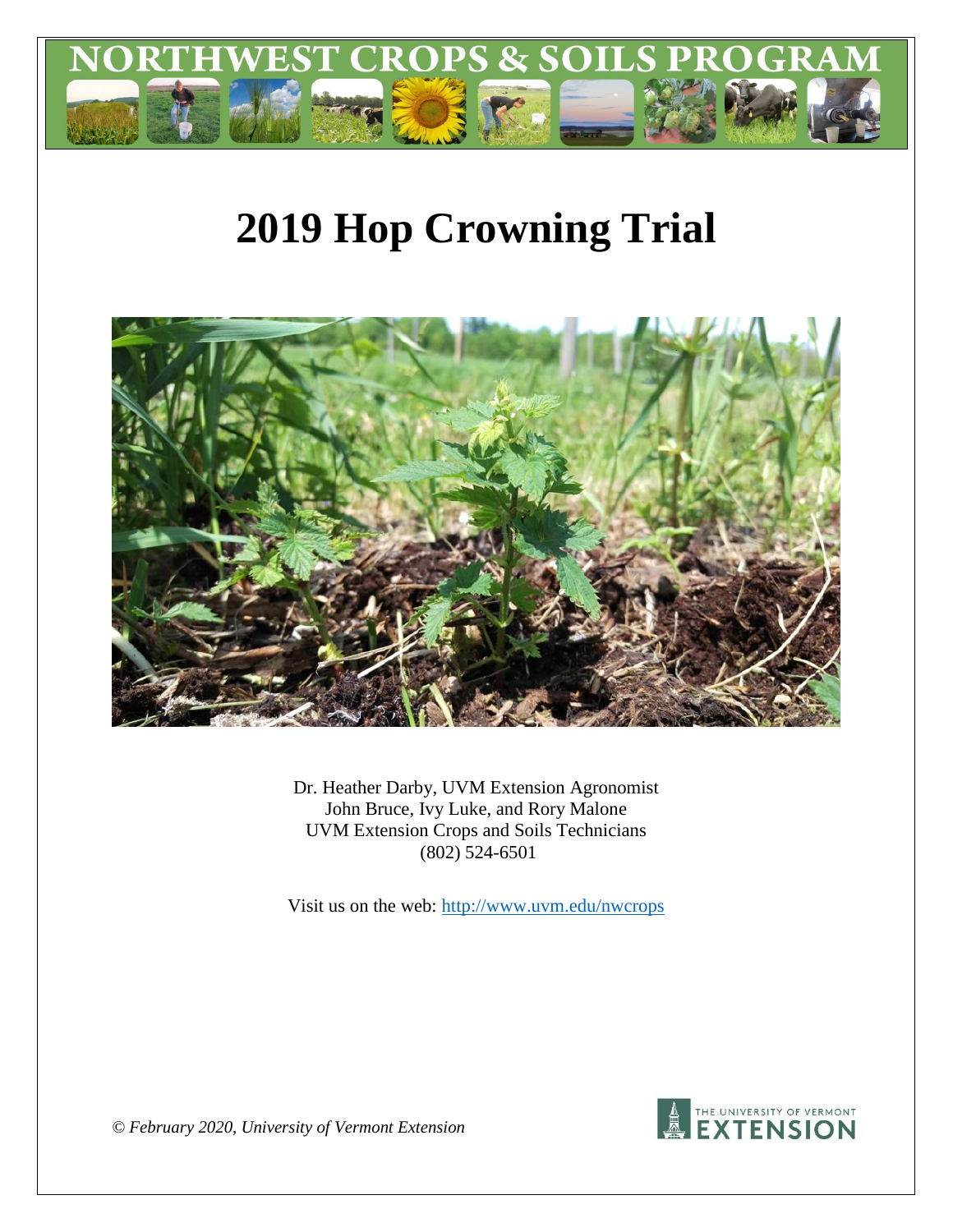### **2019 HOP CROWNING TRIAL Dr. Heather Darby, University of Vermont Extension heather.darby[at]uvm.edu**

Downy mildew has been identified as the primary pathogen plaguing our northeastern hop yards. This disease causes reduced yield, poor hop quality, and can even cause the plant to die in severe cases. Control measures that reduce disease infection and spread while minimizing the impact on the environment, are desperately needed for the region. Mechanical control is one means to reduce downy mildew pressure in hop yards. Scratching, pruning, or crowning is a practice initiated in the early spring prior to or when new growth has just emerged from the soil.

The first shoots have an irregular growth rate and are not the most desirable for producing hop cones later in the season. Removal of this first new growth through mechanical means also helps to remove downy mildew inoculum that has overwintered in the crown. The top of the crown itself can be removed to further eliminate overwintering downy mildew. When the top of the crown is removed, the practice is typically referred to as "Crowning." Crowning also reduces the amount of plant material that is above ground and susceptible to downy mildew spores during wet spring conditions that are ideal for infection. To achieve this effect, cutting is performed 0.50 to 1.0 inch below the soil surface. Setting the plant back like this is an advantage for managing disease, but also reduces the time the plant has to grow vegetatively to the top of the trellis, potentially affecting yield. While crowning is standard practice in other regions, we are still learning about the effects of crowning in the Northeast. So far, our studies have indicated that crowning does result in better hop yields under the right conditions, and that earlier crowning (mid to late April) is more effective for this region.

Over the course of crowning study trials, multiple crowning dates, methods, and practices were tested in an attempt to develop best practices in the Northeast for hop production. Throughout the six year span, early crowning dates were maintained, while each year other variations on crowning dates and methods occurred. Trials included early crowning, late crowning, uncovering, and flaming as methods to reduce likelihood of downy mildew infection and incidence within the hop yard as well as to improve overall yields as a result.

# **MATERIALS AND METHODS**

In 2019, the experimental design was a randomized complete block with split plots and 3 replicates. The main plots were crowning treatments and the split plots were hop varieties Cascade and Nugget. Mechanical crowning took place on 22-Apr and flaming took place on 10-May after shoot emergence. Plots were 10 x 35' containing seven hills per plot. Plots received 100 lbs N  $ac^{-1}$  on 10-May and 50 lbs N  $ac^{-1}$  on 30-May in the form of calcium ammonium nitrate (CAN) broadcast across each plot individually.

Hop plants were trained from 24-May through 30-May. Beginning on 24-May, the entire hop yard was sprayed with Champ WG (Alsip, IL) at a rate of 1 lb ac<sup>-1</sup> and was sprayed on a weekly basis through 28-Jun. During this period, plots were scouted weekly for downy mildew basal spikes and aerial spikes. Plants were also scouted on a weekly basis starting 17-Jun for pest and beneficial insects through 19-Aug. Two plants and three random leaves per plant within each plot (variety) were visually inspected. The number of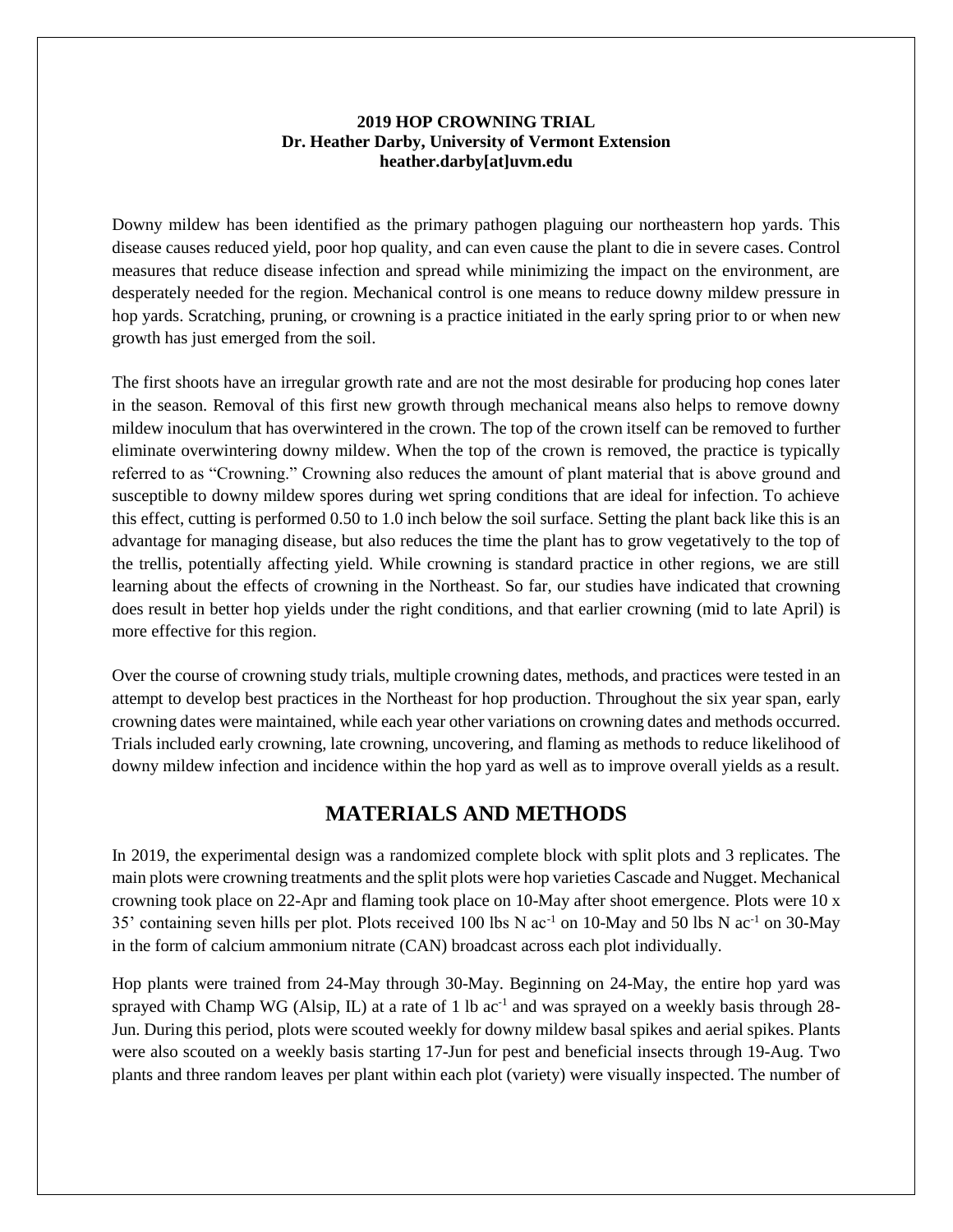potato leaf hoppers (PLH), hop aphids (HA), two-spotted spider mites (TSSM), and mite destroyers (MD) present on each leaf was recorded.

Hop harvest was targeted for when cones were at 21-27% dry matter. At harvest, hop bines were cut in the field and brought to a secondary location to be run through our mobile harvester. Cascade plants were harvested on 9-Sep and Nugget plants were harvested on 17-Sep. Plants were harvested using a Hopster 5P hop harvester (HopsHarvester LLC, Honeoye, NY). The number of individual plants harvested and total cone yield was recorded for each treatment. Cone samples were weighed and dried to determine dry matter content. Cones were also rated in browning severity on a 1-10 scale where 1 indicates low browning and 10 indicates severe browning. All hop cones were dried to 8% moisture, baled, vacuum sealed, and then placed in a freezer. Hop samples from each plot were sent to the University of Vermont's testing laboratory to be analyzed for alpha acids, beta acids and Hop Storage Index (HSI). Yields are presented at 8% moisture on a per acre basis. Per acre calculations were performed using the spacing in the UVM Extension hop yard of 872 hills (1744 strings)  $ac^{-1}$ .

Data was analyzed using SAS Version 9.4. For the hop quality data, we conducted a linear mixed model analysis with repeated measures (PROC MIXED). Fixed effects included collection date, replicate, year, and collection date by year. All statistics will be run at the 0.10 level of significance and generated using SAS Version 9.4 (Copyright 2014, SAS Institute Inc., Cary, NC, USA). Variations in yield and quality can occur because of variations in genetics, soil, weather and other growing conditions. Statistical analysis makes it possible to determine whether a difference among varieties is real, or whether it might have occurred due to other variations in the field. At the bottom of each table, a LSD value is presented for each variable (i.e. yield). Least Significant Differences (LSD's) at the 10% level of probability are shown. Where

the difference between two treatments within a column is equal to or greater than the LSD value at the bottom of the column, you can be sure in 9 out of 10 chances that there is a real difference between the two varieties.

| <b>Treatment</b> | <b>Yield</b> |
|------------------|--------------|
| A                | 2100a        |
| B                | 1900ab       |
| C                | 1700c        |
| <b>LSD</b>       | 300          |

Treatments that were not significantly lower in performance than the highest value in a particular column are indicated with an asterisk. In this example, A is significantly different from C but not from B. The difference between A and B is

equal to 1.5, which is less than the LSD value of 2.0. This means that these varieties did not differ in yield. The difference between A and C is equal to 3.0, which is greater than the LSD value of 2.0. This means that the yields of these varieties were significantly different from one another. The letter indicates that B was not significantly lower than the top yielding variety. Within the trial there were no significant variety x treatment interactions so data was pooled across varieties and is presented based on manure treatment impacts.

## **RESULTS**

Table 1 shows a summary of the temperature, precipitation and growing degree-day (GDD) summary. In the 2019 growing season, there were an accumulated 2322 GDDs, 157 less than the historical 30-year average with greatest deviations from the norm occurring in April and July. The 2019, growing season experienced a wet spring followed by a dry summer with well below average precipitation occurring during the month of July. Supplemental irrigation was applied to plants at a rate of 4500 gal ac-1 , however drier summer months and limited well capacity resulted limited the ability to provide adequate water to the crop.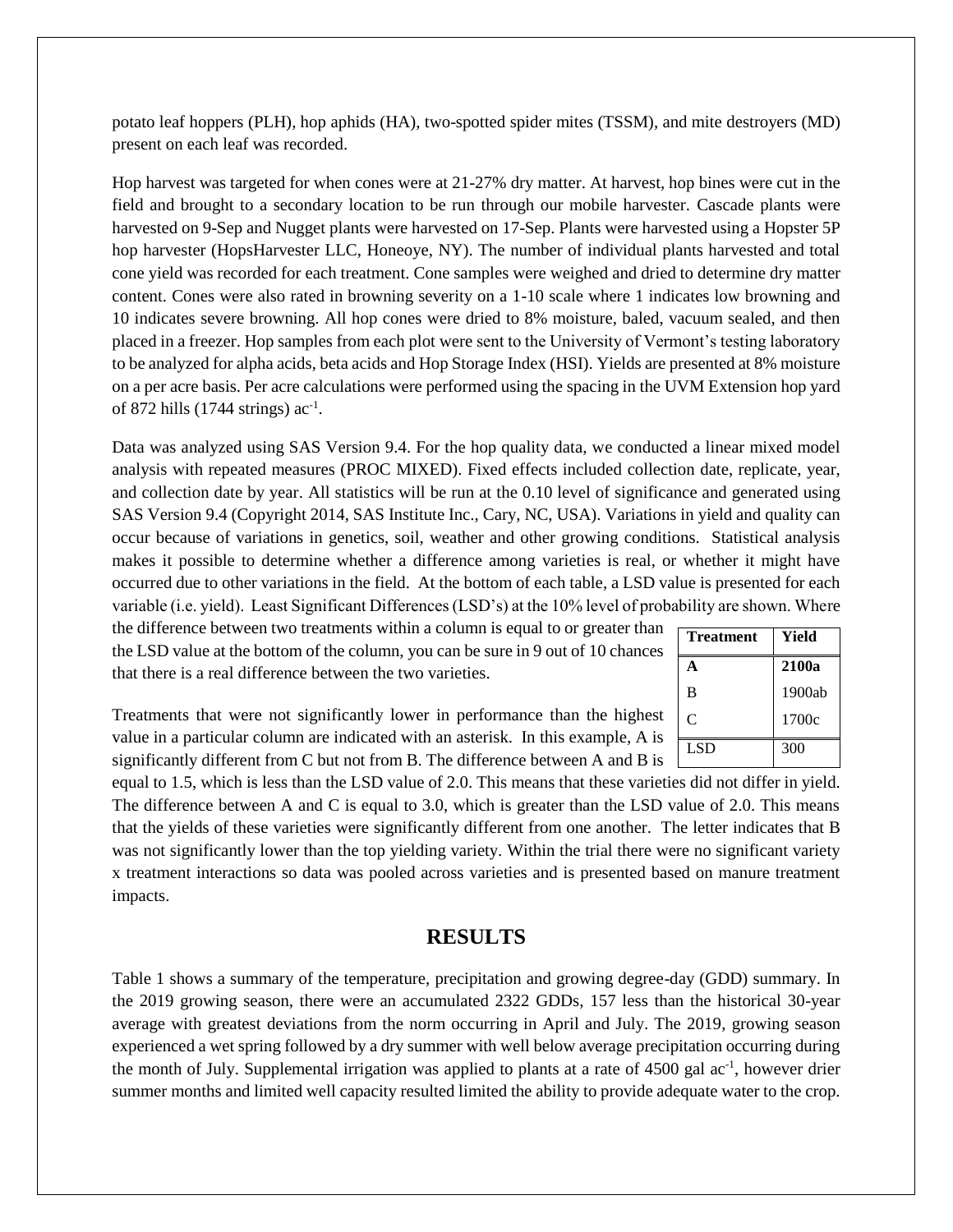Cooler temperatures in the spring and early summer also severely slowed vegetative growth and likely limited overall yield.

| raoic re remperature, precipiumon unu growing uegree uny summury, mourgn, v r, sorze<br>Alburgh, VT | March   | April   | May     | June    | July    | August  | Sept    |
|-----------------------------------------------------------------------------------------------------|---------|---------|---------|---------|---------|---------|---------|
|                                                                                                     |         |         |         |         |         |         |         |
| Average temperature $({}^{\circ}F)$                                                                 | 28.3    | 42.7    | 53.3    | 64.3    | 73.5    | 68.3    | 60.0    |
| Departure from normal                                                                               | $-2.79$ | $-2.11$ | $-3.11$ | $-1.46$ | 2.87    | $-0.51$ | $-0.62$ |
|                                                                                                     |         |         |         |         |         |         |         |
| Precipitation (inches)                                                                              | 1.36    | 3.65    | 4.90    | 3.06    | 2.34    | 3.50    | 3.87    |
| Departure from normal                                                                               | $-0.85$ | 0.83    | 1.45    | $-0.63$ | $-1.81$ | $-0.41$ | 0.23    |
|                                                                                                     |         |         |         |         |         |         |         |
| Growing Degree Days (Base 50)                                                                       | 9       | 59      | 189     | 446     | 716     | 568     | 335     |
| Departure from normal                                                                               | $-13$   | $-52$   | $-103$  | $-36$   | 86      | $-14$   | $-25$   |

**Table 1. Temperature, precipitation and growing degree day summary, Alburgh, VT, 2019.**

Based on weather data from a Davis Instruments Vantage Pro2 with WeatherLink data logger. Historical averages are for 30 years of NOAA data (1981-2010) from Burlington, VT. [\(http://www.nrcc.cornell.edu/page\\_nowdata.html\)](http://www.nrcc.cornell.edu/page_nowdata.html).

Each season, we calculate the number of days that had ideal downy mildew conditions using a Pacific Northwest forecasting model based on temperature and humidity (Gent et al. 2010) (Figure 1). The model was calculated using data from a nearby weather station in Chazy, NY. We determined the number of days out of the 183 days between 1-Apr and 30-Sep that exhibited conditions considered likely for downy mildew infection based on variable weather conditions.



**Figure 1. Yearly comparison of days at risk for disease infection.**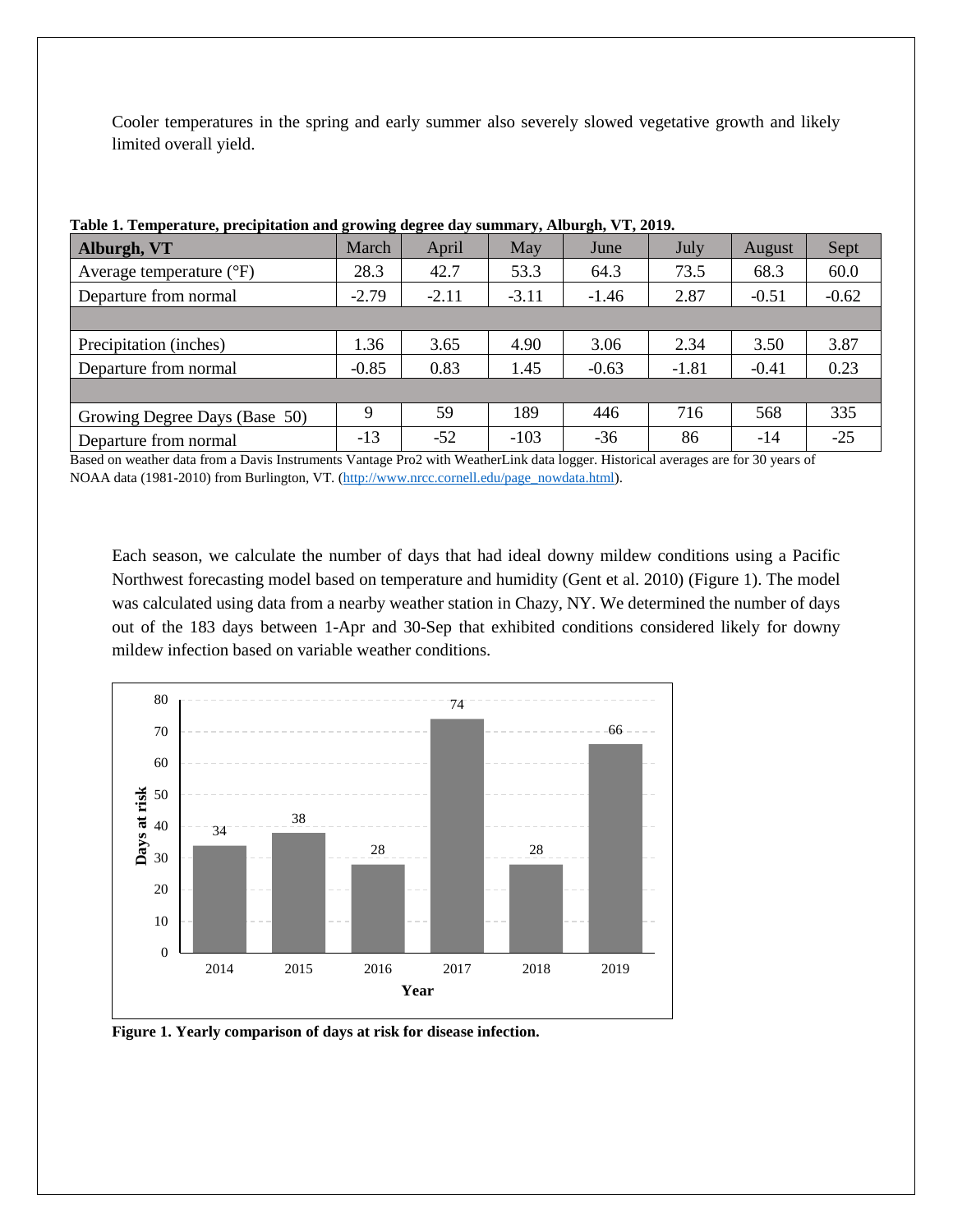The abnormally dry weather during 2016 and 2018 kept disease pressure low throughout the season whereas slightly higher amounts of precipitation during 2014 and 2015 resulted in higher disease incidence and greater severity throughout the trial. In both 2017 and 2019, the region experienced extreme wet weather conditions, especially during the early months of the growing season. This of course resulted in heavy disease pressure as plants emerged and developed throughout their vegetative stage.

Within the trial, crowning treatments appeared to have no impact on aerial spikes or basal spikes and did not have an impact on observed insect pests (Table 2). Each treatment experienced similar populations of aerial spikes with a trial average of  $5.41$  spikes plot<sup>-1</sup> and basal spikes with a trial average of 2.49 spikes plot<sup>-1</sup>. Hop aphids, potato leaf hoppers, and two spotted spider mites were also present across all treatments in similar populations with a trial average of  $1.44$ ,  $1.45$ , and  $0.228$  pests leaf<sup>-1</sup> respectively.

| <b>Treatment</b>               | <b>Aerial</b><br>spikes | <b>Basal spikes</b> | HA <sup>+</sup>   | <b>PLH</b>        | <b>TSSM</b> |
|--------------------------------|-------------------------|---------------------|-------------------|-------------------|-------------|
|                                | $plot-1$                | $plot-1$            | leaf <sup>1</sup> | leaf <sup>1</sup> | $leaf-1$    |
| Control                        | 5.92                    | 2.47                | 1.19              | 1.23              | 0.130       |
| Crown                          | 4.33                    | 2.57                | 1.58              | 1.77              | 0.407       |
| Flame                          | 5.97                    | 2.43                | 1.53              | 1.35              | 0.148       |
| $\text{LSD} (0.10)$ $\ddagger$ | NS <sub>Y</sub>         | <b>NS</b>           | <b>NS</b>         | <b>NS</b>         | <b>NS</b>   |
| Trial mean                     | 5.41                    | 2.49                | 1.44              | 1.45              | 0.228       |

**Table 2. Average insect pest and disease scouting incidence for manure application rates, Alburgh, VT, 2019.** 

 $\dagger$  HA= hop aphid. PLH = Potato leaf hopper. TSSM = two-spotted spider mites.

‡LSD –Least significant difference at p=0.10.

¥NS –No significant difference between treatments.

In 2019, we experienced below average temperatures and higher than normal precipitation which led to increased disease incidence and severity across all samples (Table 3). Crowning treatment did not significantly impact dry matter, 100 cone weight, or cone disease incidence, but it did impact yield at 8% moisture and cone disease severity. The average dry matter for this year's trial was 28.2%. Yield at 8% moisture was the highest in the control treatment  $(572 \text{ lbs } ac^{-1})$ , and was significantly higher than the crowned and flamed treatments (Figure 2). The 100 cone weight averaged 43.9 grams and cone disease incidence averaged 79.7% for the trial. Cone disease severity was the highest in the crowned treatment (6.67) and that was statistically higher than in the control and the flamed treatments.

#### **Table 3. Harvest cone quality and yields, Alburgh, VT, 2019.**

| <b>Treatment</b>               | 100 cone<br>weight | <b>Diseased</b><br>cones | <b>Disease</b><br>severity | <b>Harvest</b><br>dry matter | <b>Yield at</b><br>8%<br>moisture |
|--------------------------------|--------------------|--------------------------|----------------------------|------------------------------|-----------------------------------|
|                                | g                  | $\frac{0}{0}$            | 1-10 $\epsilon$            | $\frac{0}{0}$                | $\text{lbs}$ ac <sup>-1</sup>     |
| Control                        | 47.7               | 80.5                     | 5.17 $a^+$                 | 28.2                         | 572 a                             |
| Crown                          | 41.5               | 80.5                     | 6.67 <sub>b</sub>          | 28.4                         | 414 b                             |
| Flame                          | 42.5               | 78.2                     | 5.33 a                     | 28.1                         | 378 b                             |
| $\text{LSD} (0.10)$ $\ddagger$ | <b>NS¥</b>         | <b>NS</b>                | 1.24                       | <b>NS</b>                    | 129                               |
| Trial mean                     | 43.9               | 797                      | 5.72                       | 28.2                         | 455                               |

†Within a column treatments marked with the same letter were statistically similar (p=0.10). Top performers are in **bold.** ‡LSD –Least significant difference at p=0.10.

¥NS –No significant difference between treatments.

**€**Cones were rated in browning severity on a 1-10 scale where 1 indicates low browning and 10 indicates severe browning.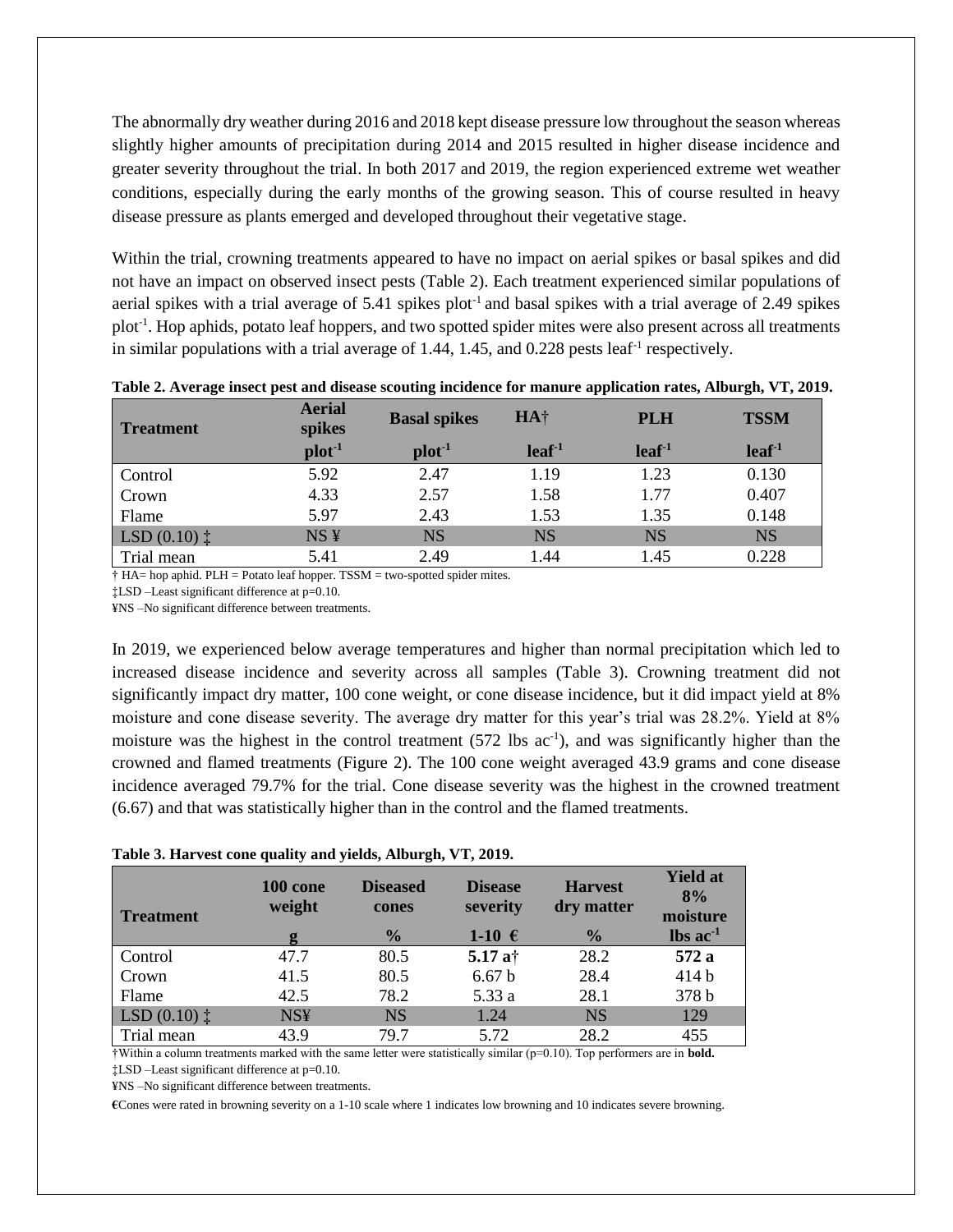

**Figure 2. 2019 Yields for control, crowned, and flamed treatments.**  Treatments with the same letter are not significantly different from each other.

Hop brewing quality was also not impacted by crowning treatments this past year (Table 4). Alpha and beta acids were highest in the control but were not significantly different from crowning and flaming treatments. Trial averages for alpha acids were 9.56%, 5.8% for beta acids and 0.272 for HSI.

| <b>Treatment</b>       | <b>Alpha</b><br>acids | <b>Beta</b><br>acids | <b>HSI</b> |
|------------------------|-----------------------|----------------------|------------|
|                        | $\frac{0}{0}$         | $\frac{0}{0}$        |            |
| Control                | 10.2                  | 6.04                 | 0.271      |
| Crown                  | 9.65                  | 5.50                 | 0.272      |
| Flame                  | 8.85                  | 5.87                 | 0.274      |
| LSD $(0.10)$ $\dagger$ | NS <sub>1</sub>       | <b>NS</b>            | <b>NS</b>  |
| Trial mean             | 9.56                  | 5.80                 | 0.272      |

| Table 4. Hop brew quality, Alburgh, VT, 2019. |  |  |
|-----------------------------------------------|--|--|
|-----------------------------------------------|--|--|

† LSD –Least significant difference at p=0.10.

‡NS –No significant difference between treatments.

## **DISCUSSION**

This season, we observed higher yields in the control treatment compared to the crowned and the flamed treatments, and the highest disease severity in the crowned treatments. Cone disease incidence did not differ significantly between treatments, nor did cone weight. Low yields across the entire trial were likely a result of extremely cold conditions throughout much of the hop vegetative growth stage. Overall, this season we